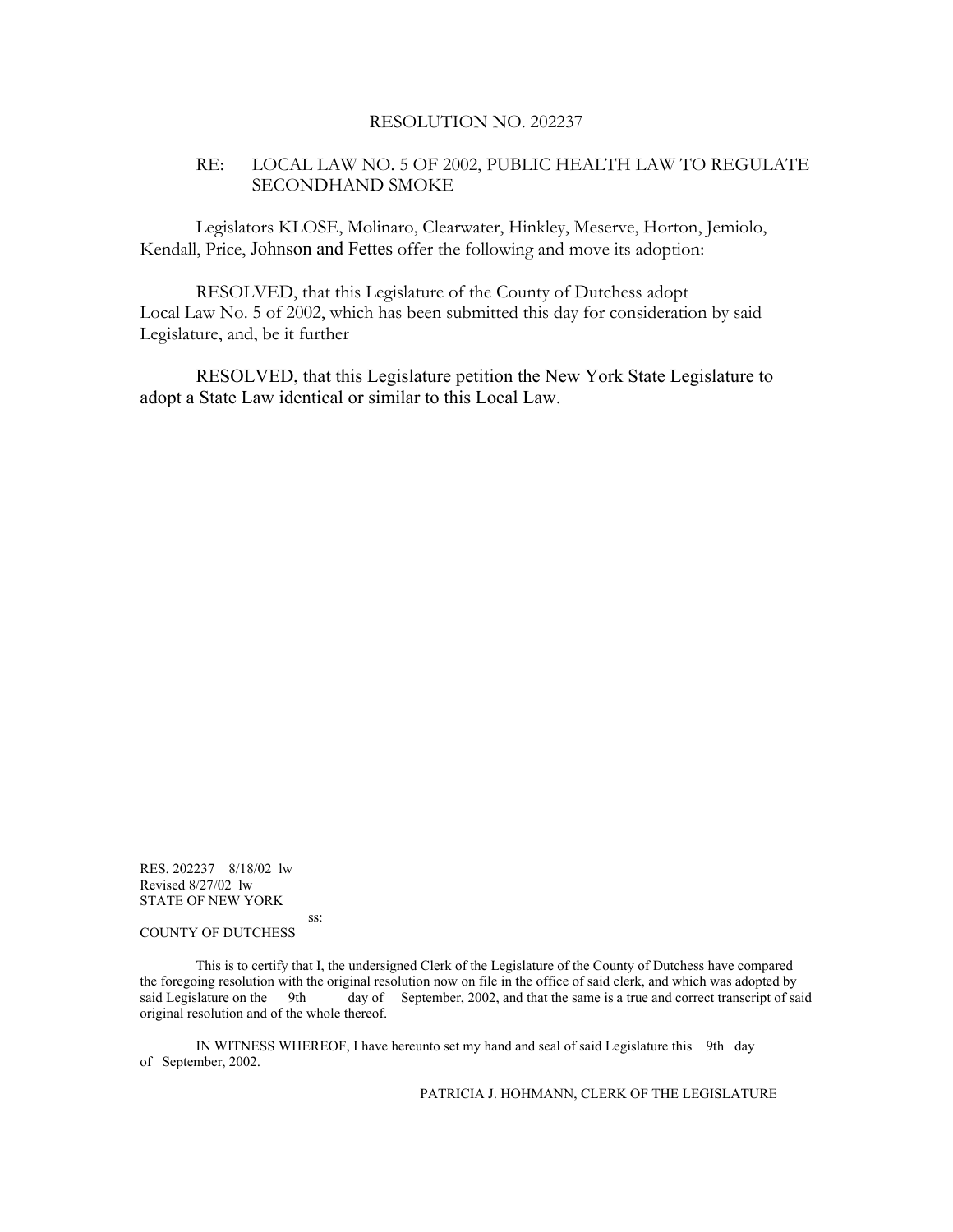### LOCAL LAW NO. 5 OF 2002

### RE: PUBLIC HEALTH LAW TO REGULATE SECONDHAND SMOKE

BE IT ENACTED by the County Legislature of the County of Dutchess as follows

SECTION 1. A Clean Indoor Air Law of the Dutchess County Legislature is hereby established to read as follows:

### ARTICLE 1

Section 1

### Finding and Intent

The Dutchess County Legislature hereby finds as follows:

- 1. Significant health risks have been determined to be attributable to exposure to environmental tobacco smoke (ETS) including lung cancer, heart disease, respiratory infection and decreased respiratory function, and
- 2. According to the United States Environmental Protection Agency (EPA) ETS also known as secondhand smoke, has been proven to be carcinogenic and has been designated a Group A (known human) carcinogen responsible for 3,000 lung cancer deaths each year in non-smoking adults, and
- 3. The EPA also concludes the ETS causes other significant health problems in adults and children, including increasing the risks of respiratory and middle ear disease and contributing to an estimated 150,000 – 300,000 cases of bronchitis and pneumonia in infants and young children each year, and
- 4. Exposure to ETS significantly worsens the condition of up to 1,000,000 asthmatic children and contributes to an estimated 26,000 new cases of asthma each year, and
- 5. Involuntary exposure to ETS presents a substantial and serious health risk to the residents and workers of Dutchess County, and

Therefore, the Dutchess County Legislature declares the intent and purpose of this Article is to preserve and improve the public health by prohibiting smoking in public places and places of employment.

Unless otherwise noted Article 13-E of the New York State Public Health Law applies.

Section 2

## Definitions

A. "Bar" and "Tavern" means any establishment open to the public, devoted to the sale and service of alcoholic beverages for on-premises consumption, where the service of food is merely incidental to the operation of the business, and for which the sale of food for on-premises consumption does not exceed 40 percent of annual gross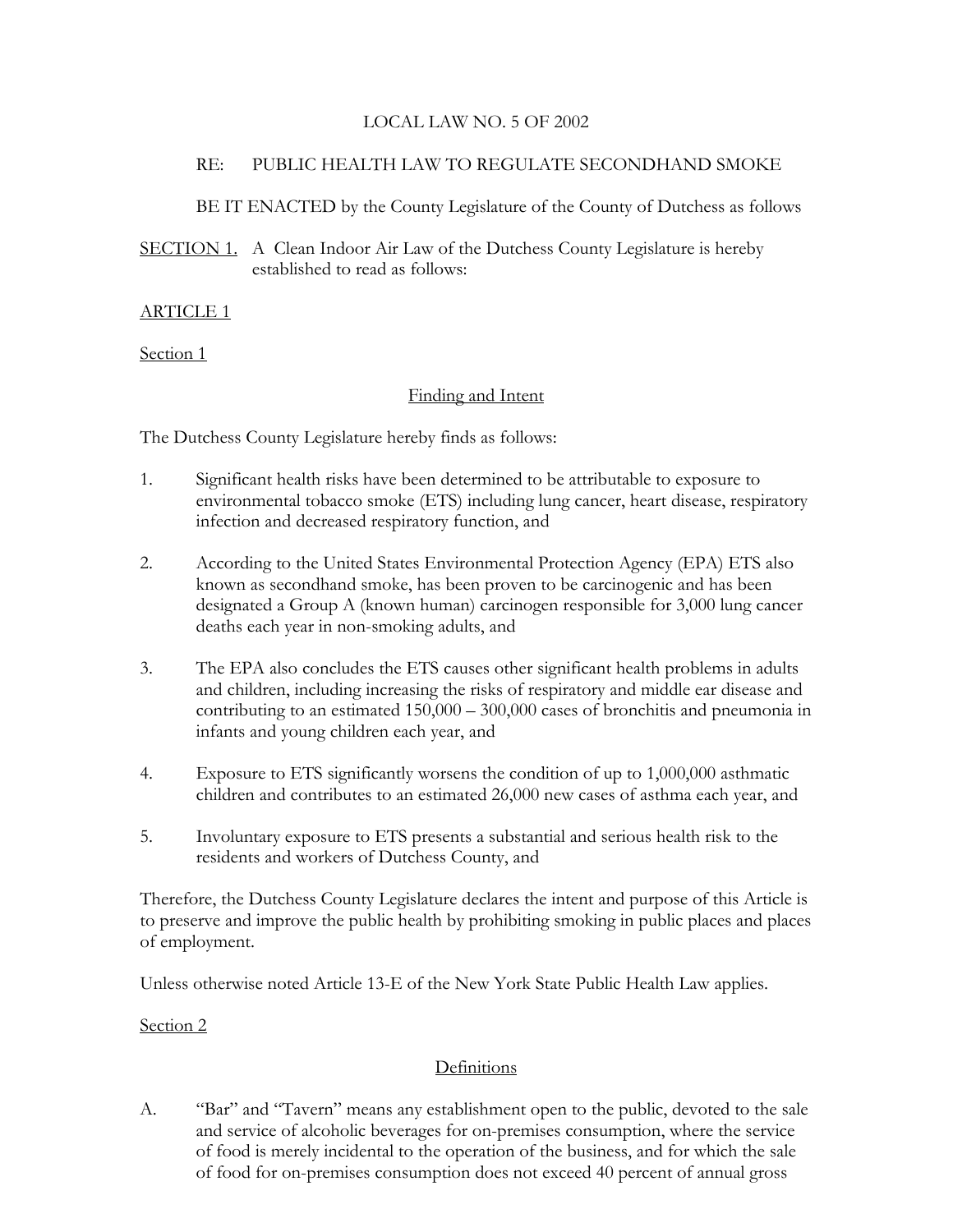sales. Any "Bar" or "Tavern" that generates 40 percent or more of total annual gross sales from the sale of food for on-premises consumption shall be a restaurant.

- B. "Business" means any sole proprietorship, partnership, joint venture, corporation, or other business entity whether for profit or not-for-profit, including retail establishments where goods or services are sold as well as professional corporations, social agencies, and other entities where legal, medical, dental, engineering, architectural, or other professional services are delivered.
- C. "Dining Area" means any indoor or enclosed outdoor area in a restaurant where people dine.
- D. "Employee" means any person who is employed by an employer for direct or indirect monetary wages or profit and any person who volunteers his or her services for a non-profit entity.
- E. "Employer" means any person, partnership, corporation, including a Municipal Corporation, or non-profit entity that employs the services of one or more individual persons.
- F. "Place of Employment" means any indoor or enclosed outdoor area under the control of a public or private employer which employees normally frequent during the course of employment, including, but not limited to work areas, employee lounges and restrooms, conference and classrooms, vehicles, employee cafeterias and hallways.
- G. "Private Social Function" shall mean any weddings, parties, testimonial dinners, or other similar gatherings in which the seating and/or eating arrangements are under the control of the organizer or sponsor of the event and not the person who owns, manages, operates or otherwise controls the use of the place in which the function is held.
- H. "Public Place" means any indoor or enclosed outdoor area to which the public is invited or in which the public is permitted, including, but not limited to banks, educational facilities, health facilities, laundromats, public transportation vehicles and facilities, reception areas, restaurants, retail food production and marketing establishments, retail service establishments, retail stores, theaters, lobbies, elevators, stairwells, waiting rooms, spectator facilities, and places of worship. Areas in a private residence which constitute common areas of a multiple dwelling are "public places" within the meaning of this regulation as well as areas in a private residence where a child care center, health care facility or other business open to the public is operated.
- I. "Restaurant" means any indoor or enclosed outdoor area of a coffee shop, cafeteria, sandwich shop or private or public school cafeteria, and any other eating establishment which gives or offers for sale food to the public, guests or employees, as well as kitchens in which food is prepared on the premises for serving elsewhere, including catering facilities.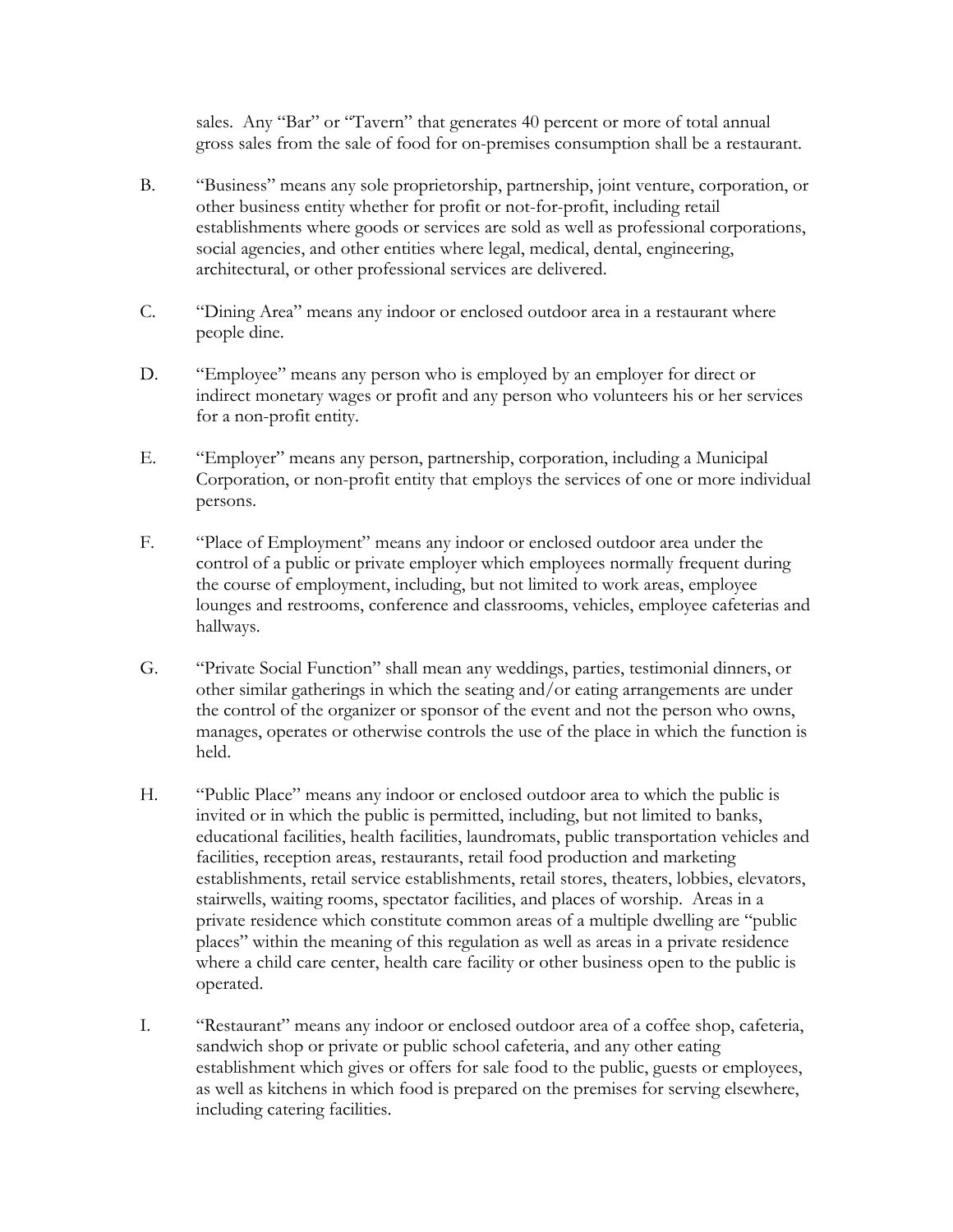- J. "Service Line" means any indoor line at which one or more persons are waiting for or receiving service of any kind, whether or not such service involves the exchange of money.
- K. "Smoking" means to inhale or exhale the smoke of burning tobacco or tobacco substitute and also to carry burning tobacco or tobacco substitute in the form of a cigarette, cigar, or any other smoke producing product or device including pipes.
- L. "Sports Arena" means any indoor sports pavilion, including, but not limited to, concourses, gymnasia, health spas, boxing arena, swimming pools, roller or ice skating rink, and other similar places. This term also applies to places where the general public assembles either to engage in physical exercise, participate in athletic or recreational activity or to witness sports, cultural, recreational or similar activities.
- M. "Tobacco Business" shall be defined as set forth in Article 13-E of the Public Health Law of the State of New York.
- N. "Spectator Facilities" shall mean any indoor or outdoor facility where members of the general public assemble to view and/or participate in scheduled events involving competitions, exhibitions, entertainment productions, trade shows, conventions or other events established for common purposes.

### Application of Article to Government Owned and/or Operated Facilities

All enclosed facilities owned or leased by the county and any political subdivision of the county shall, without exception, be smoke free and subject to the provisions of this Article.

#### Section 4

### Regulation of Environmental Tobacco Smoke in Public Places

A. Smoking shall be prohibited in all indoor or enclosed outdoor public places within Dutchess County, unless otherwise provided by this regulation. This regulation shall include, but not be limited to restaurants, sports arenas, and spectator facilities.

### Section 5

### Regulation of Environmental Tobacco Smoke in Hotels and Motels

Hotels and motels shall be required to designate a group of contiguous bedrooms, at least 50 percent of all bedrooms, as smoke-free rooms and shall be required to keep them consistently so. Lobbies, hallways, meeting rooms, and other common areas shall be smoke free.

### Section 6

Regulation of Environmental Tobacco Smoke in Places of Employment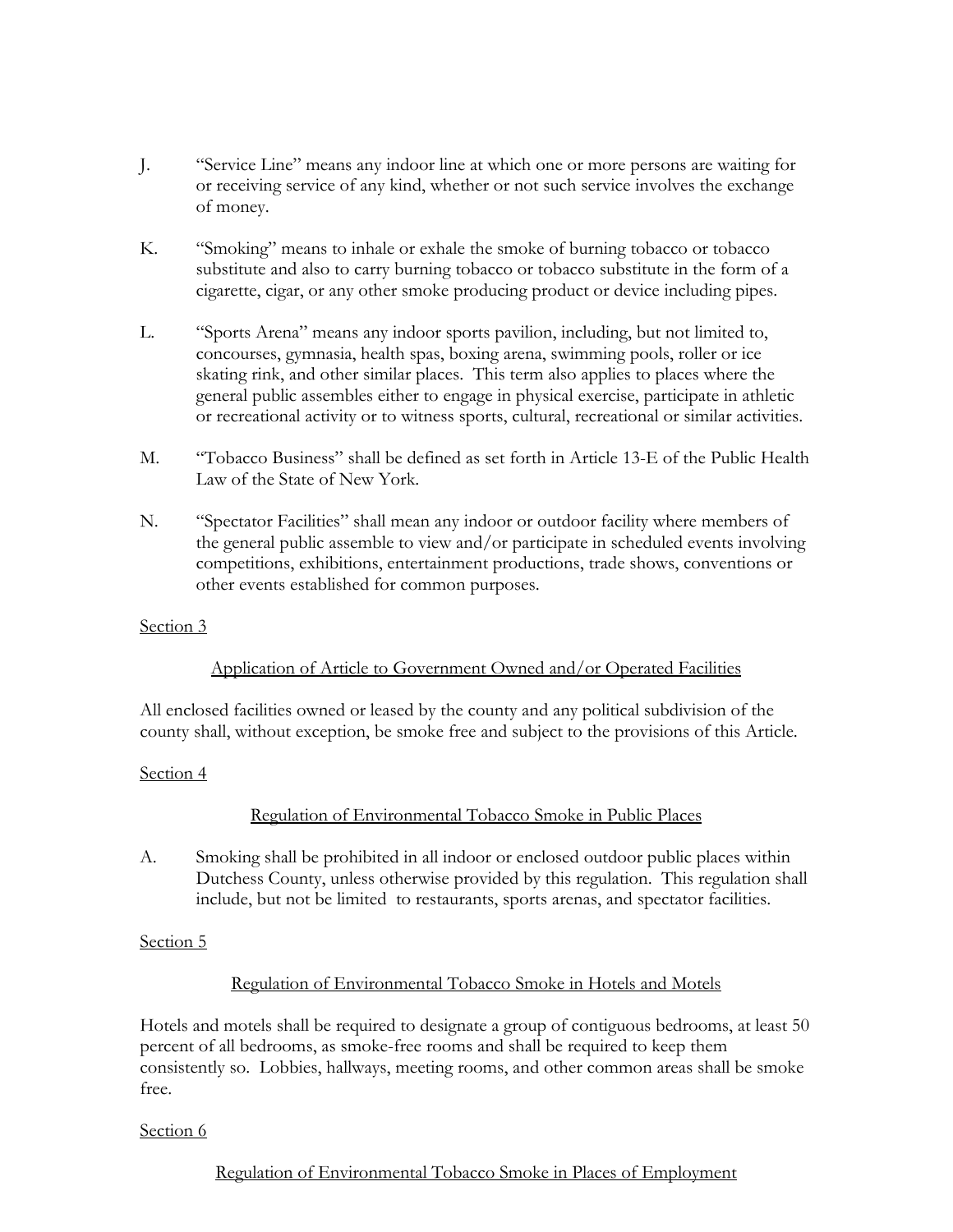- A. It shall be the responsibility of employers to provide a smoke free workplace for all employees, but employers are not required to incur any expense to make structural or other physical modifications.
- B. Within 90 days of the effective date of this Article, each employer having any enclosed place of employment located within the county shall adopt, implement, make known, and maintain a written smoking policy which shall contain the following requirements: Smoking shall be prohibited in all enclosed facilities within a place of employment without exception. This includes common work areas, auditoriums, classrooms, conference and meeting rooms, private offices, elevators, hallways, medical facilities, cafeterias, employee lounges, stairs, restrooms, vehicles, and all other enclosed facilities.
- C. The smoking policy shall be communicated to all employees at least three (3) weeks prior to its adoption. Employers shall prominently post the smoking policy in the workplace, and supply a written copy upon request to any existing or prospective employee.
- D. Any employee working in a smoking area in a bar/tavern must sign an acknowledgement, which is provided by the employer upon hiring, that they will be working in a smoking area and they are aware of the negative health effects of secondhand tobacco smoke.

### Where Environmental Tobacco Smoke is not Regulated

Notwithstanding any other provisions of this regulation to the contrary, the following shall not be subject to the smoking restrictions contained in this regulation.

- A. Private residences.
- B. Private vehicles.
- C. Tobacco business.
- D. Private social function.
- E. Non-enclosed outdoor areas, except as provided otherwise by Article 13-E of the New York State Public Health Law.
- F. Bars and Taverns.

#### Section 8

#### Further Restrictions on Smoking

Notwithstanding any other provision of this local law, any owner, operator, manager, or other person who controls any establishment described in this local law (hereafter 'owner/manager') may declare that entire establishment as a non-smoking establishment.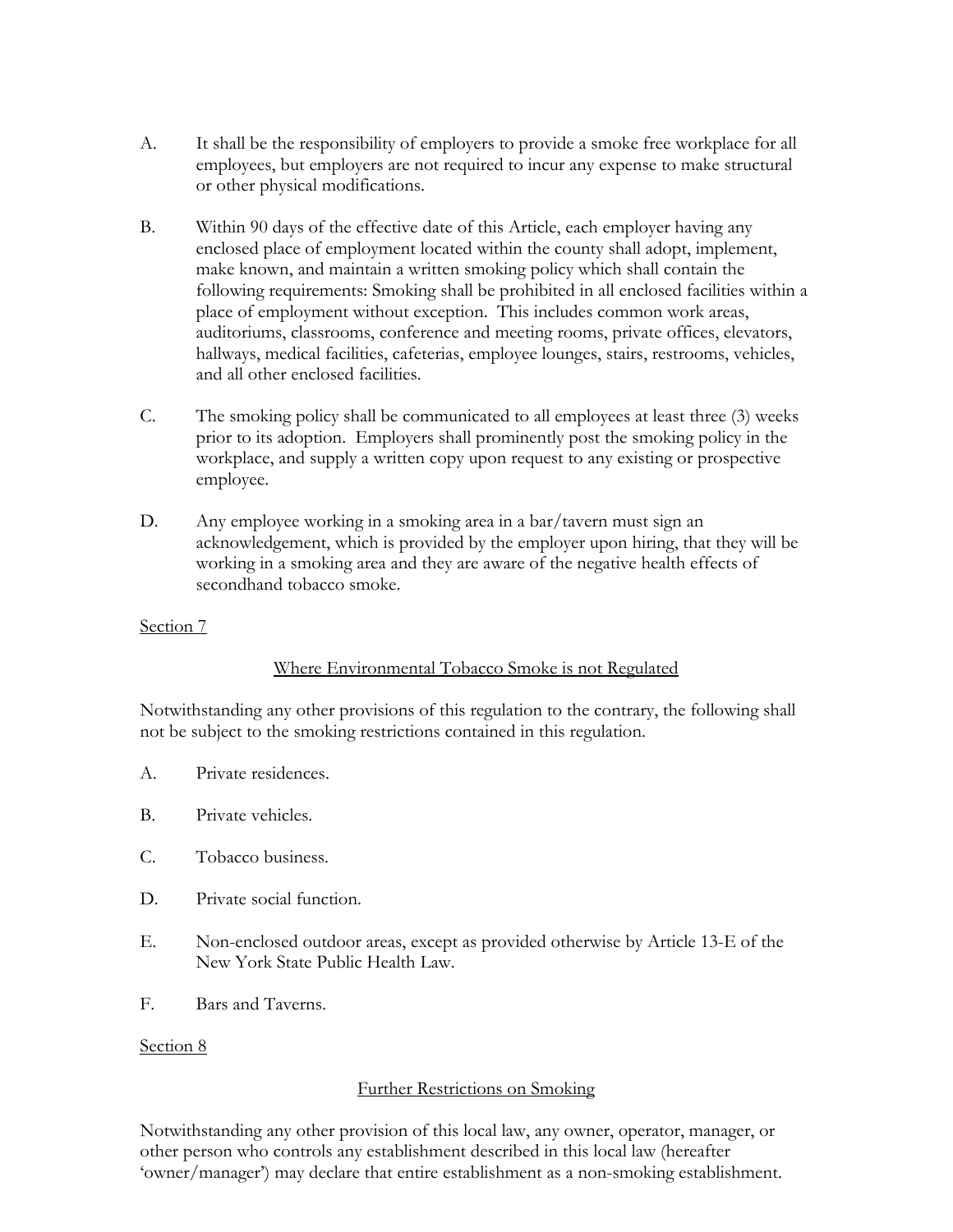### Posting of Signs

- A. "No Smoking" signs or the international "No Smoking" symbol (consisting of a pictorial representation of a burning cigarette enclosed in a red circle with a red bar across it) shall be clearly, sufficiently, and conspicuously posted at each entrance to every building or other facility where smoking is prohibited. The Dutchess County Health Department shall provide such signs.
- B. The owner, operator, or manager of a hotel or motel must post a notice at the reception area of the establishment as to the availability, upon request, of smoking or non-smoking rooms. The entry door and interior of all smoking rooms must be properly posted.

### Section 10

### Notes and Enforcement

- A. The owner, manager, or operator of any establishment regulated by this Article shall be responsible for configuring and constructing said establishment within the confines of this Article. The owner, manager, or operator shall also be required to inform persons violating this Article of the appropriate provisions hereof verbally or by presentation of written explanation of the law, and to prohibit staff from smoking in non-smoking areas.
- B. The owner/manager may, at his sole discretion, either ask a customer violating any provision of this law to leave or ask any local law enforcement officer to order that customer to leave, or do both.
- C. Nothing in "B" above implies that the owner/manager must ask a customer to leave or ask a local law enforcement officer to order the customer to leave. The owner/manager's responsibility is merely to inform the customer that he is in violation of this local law. If the owner/manager chooses, also at his sole discretion, to report the violation to the County Health Commissioner, the Commissioner shall record the report as evidence that the owner/operator has complied with his responsibility under this local law.
- D. Any citizen may register a complaint under this Article to the Dutchess County Health Department.
- E. The Dutchess County Health Department shall be charged with enforcement of this Article. The County Health Commissioner or his representative is authorized to issue all notices, orders, and other processes that may be necessary in the enforcement of this Article.
- F. Upon written notice of a violation of any provision of this Article, the County Health Commissioner shall cause a hearing to be held in accordance with this Code and shall rule whether the person so charged is or is not guilty of a violation.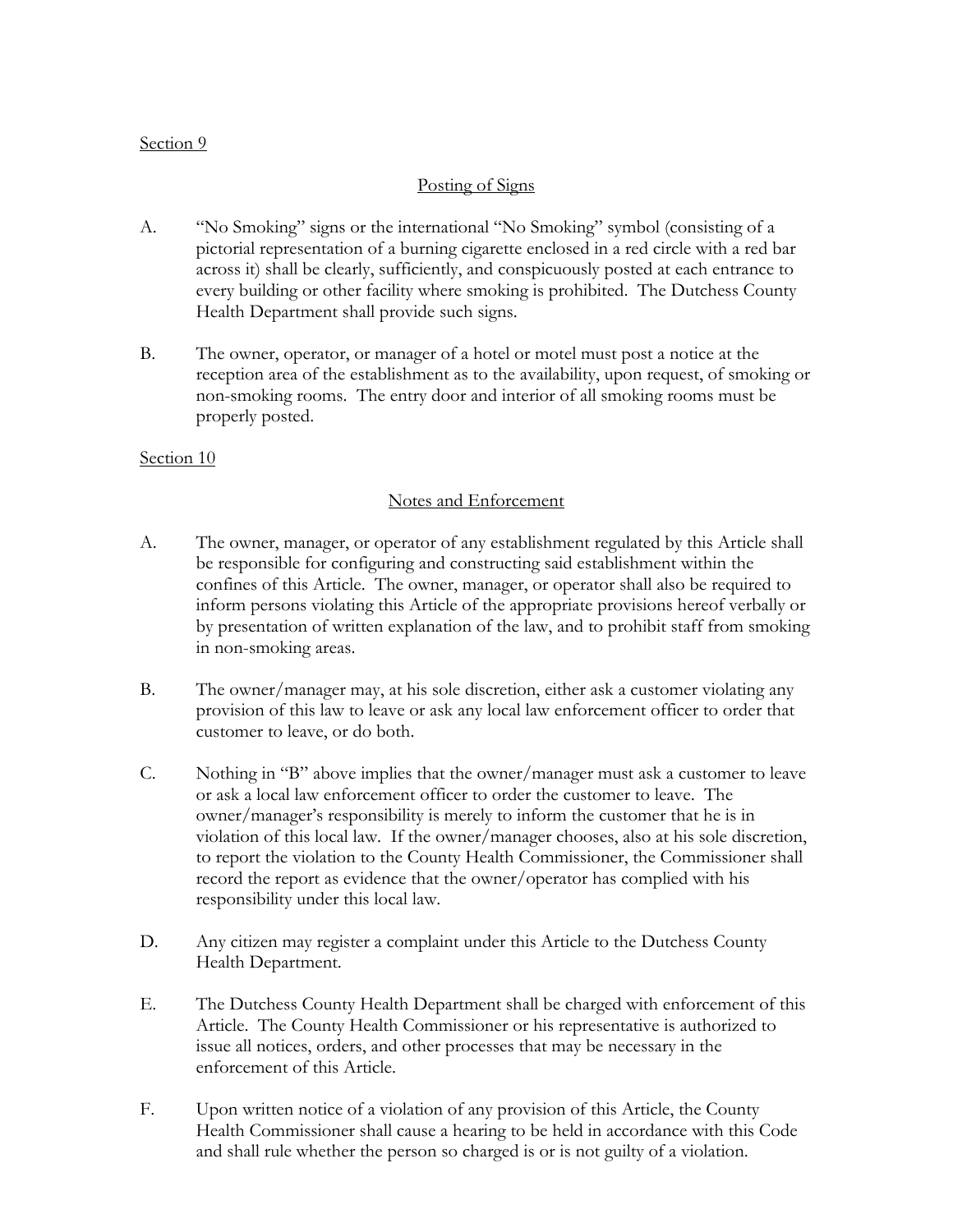G. The Board of Health may overturn the Commissioner's decision by a 2/3 majority of its full membership.

### Section 11

### Public Education

The Dutchess County Board of Health and the County Health Commissioner shall be responsible for public education concerning this local law.

### Section 12

### Violations and Penalties

- A. It shall be a violation for any person who owns, manages, operates, or otherwise controls the use of any premises subject to regulation under this Article to fail to comply with any of its provisions.
- B. It shall be a violation for any person to smoke in any area where smoking is prohibited by the provisions of this Article.
- C. Any person who is convicted of violating any provision of this Article may be punishable by a fine not to exceed \$1,000 per violation and/or 40 hours of community service.
- D. It is the intent of this law for the Dutchess County Department of Health to use all fines and/or penalties for the education of the public as to the negative health effects of smoking and secondhand smoke and smoking cessation programs.

Section 13

### Non-Retaliation

No person or employer shall discharge, refuse to hire, or in any manner retaliate against any employee or applicant for employment because such employee or applicant exercises any right to a smoke free environment afforded by this Article.

This article shall not be interpreted or construed to permit smoking where it is otherwise restricted by other applicable laws.

Section 14

### **Severability**

If any provisions, clause, sentence, or paragraph of this Article or the application thereof to any person or circumstances shall be held invalid, such invalidity shall not affect the other provisions of this Article which can be given effect without the invalid provision or application, and to this end the remaining provisions of this Article are declared to be valid.